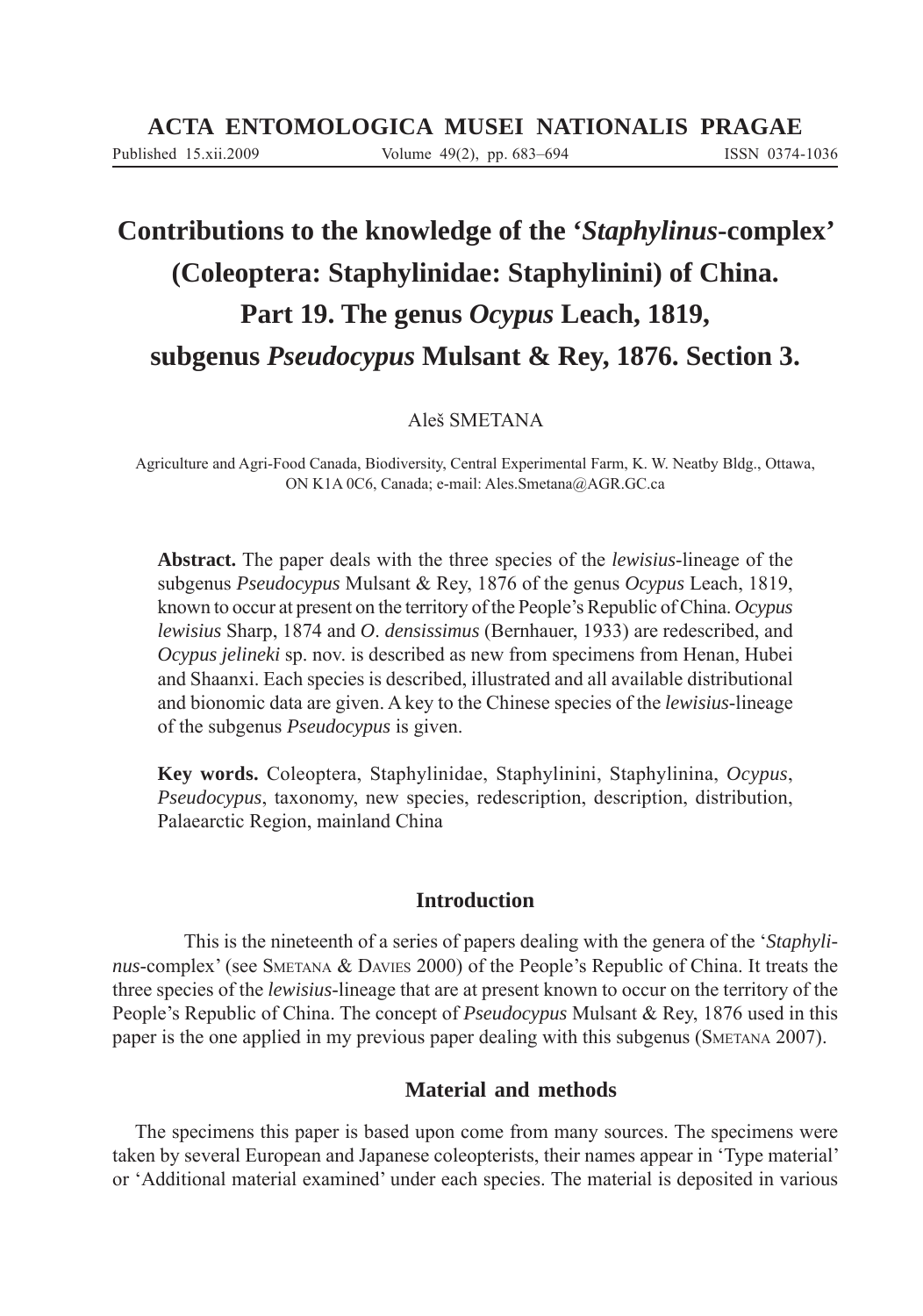collections, both institutional and private. The specimens that are said to be housed at present in the collection of the author will be eventually deposited in the Muséum d'histoire naturelle, Genève, Switzerland.

Please refer to my previous paper (SMETANA 2007) for the details of how the features on the aedoeagus are described.

The symbols used in the text, when referring to the deposition of specimens, are as follows:

| <b>APC</b>  | Andreas Pütz collection, Eisenhüttenstadt, Germany;             |
|-------------|-----------------------------------------------------------------|
| ASC.        | Aleš Smetana collection, Ottawa, Canada;                        |
| <b>FMNH</b> | Field Museum of Natural History, Chicago, Illinois (A. Newton); |
| MSC .       | Michael Schülke collection, Berlin, Germany;                    |
| <b>NMW</b>  | Naturhistorisches Museum, Wien, Austria (H. Schillhammer);      |
| YSC.        | Yasutoshi Shibata collection, Tokyo, Japan.                     |

The number of paratypes is given for each locality behind the locality data, followed by the acronym of the collection in which the paratypes are deposited. All data are presented in full for holotypes and allotypes.

## **Key to Chinese species of subgenus** *Pseudocypus* **of the** *O***.** *lewisius***-lineage**

- 1. Tergite 2 (anterior to first visible tergite) entirely punctate and pubescent. Abdominal tergites 6 and 7 (fourth and fi fth visible) almost always with a patch of yellowish tomentose pubescence in middle. Aedoeagus of characteristic shape (Figs.19–21). Length 14.0–18.0 mm. ............................................................................................................ *O***.** *jelineki* **sp. nov.**
- $-$  Tergite 2 (anterior to first visible tergite) with at least basal portion lacking punctation and pubescence. Abdominal tergites 6 and 7 (fourth and fifth visible) without a patch of yellowish tomentose pubescence. Aedoeagi different (Figs. 7–9, 13–15). .......................2
- 2. Abdominal tergite 2 (anterior to first visible tergite) punctate and pubescent only along apical margin; tergite 7 (fifth visible) with pale apical seam of palisade setae. Apical portion of median lobe of aedoeagus in ventral view extended on side close to paramere into slightly curved, narrow process (Fig. 13); paramere of aedoeagus extremely narrow, dagger-like (Figs. 14, 15). Length 16.0–18.0 mm. ..... *O***.** *densissimus* (Bernhauer, 1933)
- $-$  Abdominal tergite 2 (anterior to first visible tergite) with apical third to half punctate and pubescent; tergite 7 (fifth visible) without pale apical seam of palisade setae. Apical portion of median lobe of aedoeagus of different shape (Fig. 7); paramere not dagger-like (Figs. 8, 9). Length 17.0–19.0 mm. ...................................................... *O***.** *lewisius* Sharp, 1874

## **Descriptions of species**

#### *Ocypus* **(***Pseudocypus***)** *lewisius* **Sharp, 1874**

(Figs. 1, 5–10)

*lewisius* Sharp, 1874: 33 (*Ocypus*); BERNHAUER & SCHUBERT (1914: 387) (*Staphylinus*; subg. *Ocypus*); SCHEERPELTZ (1933: 1395) (*Staphylinus*); NAKANE (1963: 93) (*Ocypus*); HAYASHI (1993: 298) (*Ocypus*); LI (1993: 38) (*Ocypus*); SMETANA & DAVIES (2000: 34, 44) (*Ocypus*; subg. *Pseudocypus*); HERMAN (2001: 3385) (*Ocypus*); SMETANA (2004: 677) (*Ocypus*; subg. *Pseudocypus*).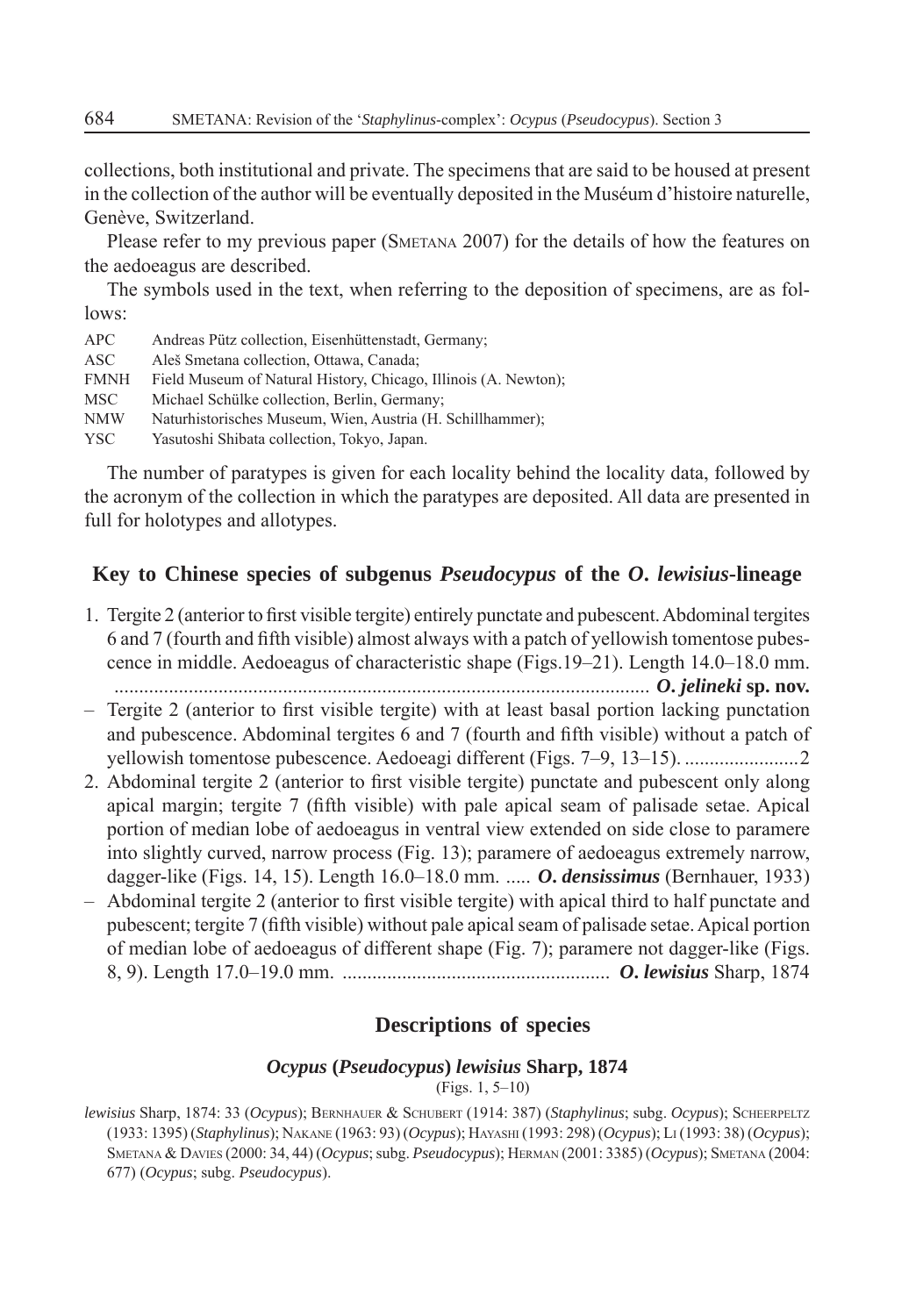*kobensis* Cameron, 1930: 207 (*Ocypus*); CAMERON (1949: 469) (*Ocypus*); SCHEERPELTZ (1933: 1395) (*Staphylinus*); SMETANA & DAVIES (2000: 34, 44) (*Ocypus*; subg. *Pseudocypus*; synonym of *lewisius*); HERMAN (2001: 3386) (*Ocypus*; synonym of *lewisius*); SMETANA (2004: 677) (*Ocypus*; subg. *Pseudocypus*; synonym of *lewisius*).

**Type locality.** Japan, Yokohama.

**Type material.** The original series of *Ocypus lewisius* was studied and described by SMETANA & DAVIES (2000: 34), who designated the lectotype.

**Additional Chinese material examined. CHINA: HUBEI:** E-Hubei, Dabie Shan, Wujiashan, 31.1N 115.8E, 4–22.v. 2005, leg. J. Turna,  $2 \text{ } \partial \partial \text{ } (ASC, NMW)$ ; central Hubei, Dahongshan, 31.5N 113.0E, 1.-31.v. 2005, Jaroslav Turna leg., 1 (NMW). **LIAONING:** 'Chikuanshan S. Mandschur. [= Zi Yang Guan]', 1 (FMNH). **ZHEJIANG:** 'Da-laen-saen. Nr. Nong-po. Walker Coll. 93.-18 [= very likely Dalei Shan near (45km SW) Ningbo]',  $1 \beta$  (ASC).

**Diagnosis.** A large species with very densely punctate head and pronotum, with pronotum lacking entire impunctate midline, with tergite 2 (anterior to first visible tergite) with apical third to half punctate and pubescent, with abdominal tergites  $6$  and  $7$  (fourth and fifth visible) without a patch of yellowish tomentose pubescence, with abdominal tergite  $7$  (fifth visible) without pale seam of palisade setae, and with characteristically shaped aedoeagus.

**Redescription.** Black, moderately shiny; pubescence of dorsal side of body brownish-piceous on abdomen with intermixed paler hairs; maxillary and labial palpi testaceobrunneous to dark brunneous, antennae piceous to brunneous, becoming more or less paler toward apex;



Figs. 1–4. Habitus. 1 – *Ocypus lewisius* Sharp, 1874; 2 – *Ocypus densissimus* (Bernhauer, 1933); 3, 4 – *Ocypus jelineki* sp. nov.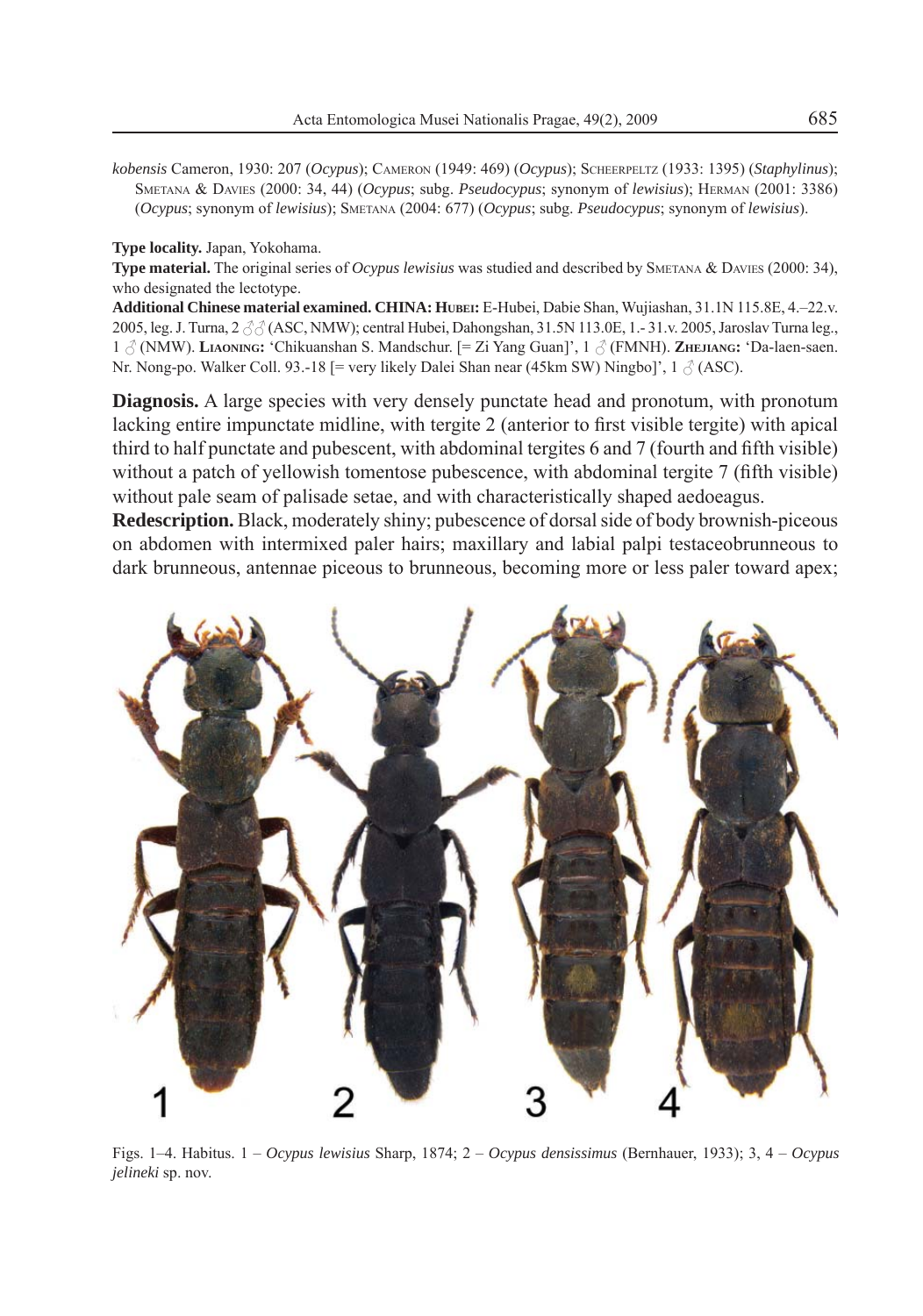

Figs. 5–10. *Ocypus lewisius* Sharp, 1874. 5 – sternite 9 of male genital segment; 6 – tergite 10 and styli of tergite 9 of male genital segment; 7 – aedoeagus, ventral view; 8 – underside of paramere; 9 – apical portion of ventral side of paramere with apical setae; 10 – tergite 10 of female genital segment. Scales: 1 mm (short bar for Figure 9 only).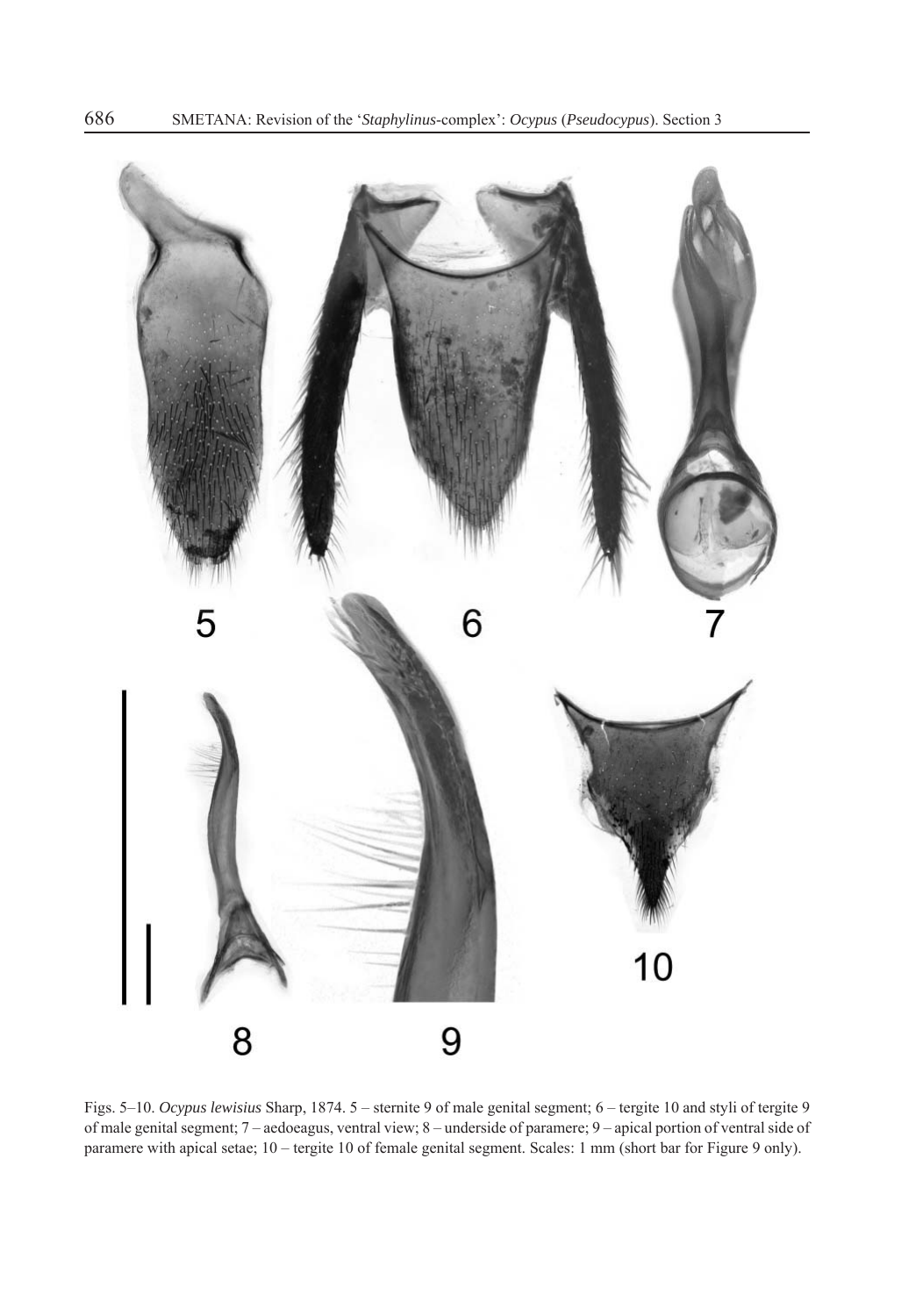legs piceous with paler tarsi. Head of rounded quadrangular shape, with obtuse to rounded posterior angles, slightly dilated posteriad, markedly wider than long (ratio 1.28), eyes moderately large, rather flat, tempora longer than eyes from above (ratio 1.27); dorsal surface of head finely and densely punctate, interspaces between punctures on disc distinctly narrower than diameters of punctures, punctation gradually becoming denser toward posterior and lateral margins, less dense toward and on clypeus, interspaces between punctures without microsculpture; impunctate midline absent, V-shaped front portion of epicranial suture present in most specimens; dorsal side of neck with punctation finer and denser than that on head. Antenna moderately long, segment 3 longer than segment 2 (ratio 1.28), segments 4 to 8 longer than wide, becoming gradually shorter, segments 9 and 10 about as long as wide, last segment short, considerably shorter that two preceding segments combined. Pronotum about as wide as long, subparallelsided, moderately convex, narrow marginal groove disappearing downwards just in front of middle of pronotal length; impunctate narrow midline slightly indicated just in front of posterior margin of pronotum, punctation on disc fine and very dense, appreciably finer and denser than that on disc of head. Pronotal hypomeron without microsetae. Scutellum densely punctate, with black tomentose pubescence. Elytra moderately long, parallelsided to vaguely dilated posteriad, at suture distinctly shorter (ratio 0.78), at sides somewhat shorter than pronotum at midline (ratio  $(0.89)$ ); punctation very fine and very dense, granulose. Wings each folded once under elytron, probably non-functional (see Bionomics and Comments). Abdomen with fifth visible tergite lacking pale apical seam of palisade setae; tergite 2 (anterior to first visible tergite) with apical third to half punctate and pubescent; all tergites evenly, densely and very finely punctate; interspaces with very fine and dense, transversely meshed microsculpture.

Male. Sternite 8 with deep triangular medioapical emargination. Genital segment with sternite 9 long, with rather short basal portion, apical portion largely subparallelsided with subtruncate apex (Fig. 5). Tergite 10 relatively large and long, with subacute apex (Fig. 6). Aedoeagus (Figs. 7–9) of quite characteristic shape, with both median lobe and paramere highly asymmetrical, apical portion of paramere in ventral view markedly twisted mediad; underside of paramere lacking sensory peg setae, apical setae situated in unusual way, as in Fig. 9.

Female. Tergite 10 of genital segment of characteristic shape, with differentiated apical portion narrowed into sharp apex (Fig. 10).

Length 17.0–19.0 mm.

**Bionomics.** No details are known about the habitat requirements of this species. Several specimens collected in Japan (Ibaraki, Tsukuba) by M. J. Sharkey were taken from a flight intercept trap, set in a park-like environment. The Japanese specimens from Tsukuba, bearing the label 'flight trap' or 'FIT', very likely crawled in the plastic containers at the bottom of the flight intercept trap. The specimens from Hubei were taken from pitfall traps, but nothing is known about the habitat the traps were set in. I believe that *Ocypus lewisius* is a flightless species.

**Geographical distribution.** *Ocypus lewisius* is at present known from Japan (Honshu, Shikoku) and from the provinces of Hubei, Liaoning and Zhenjiang in the mainland China.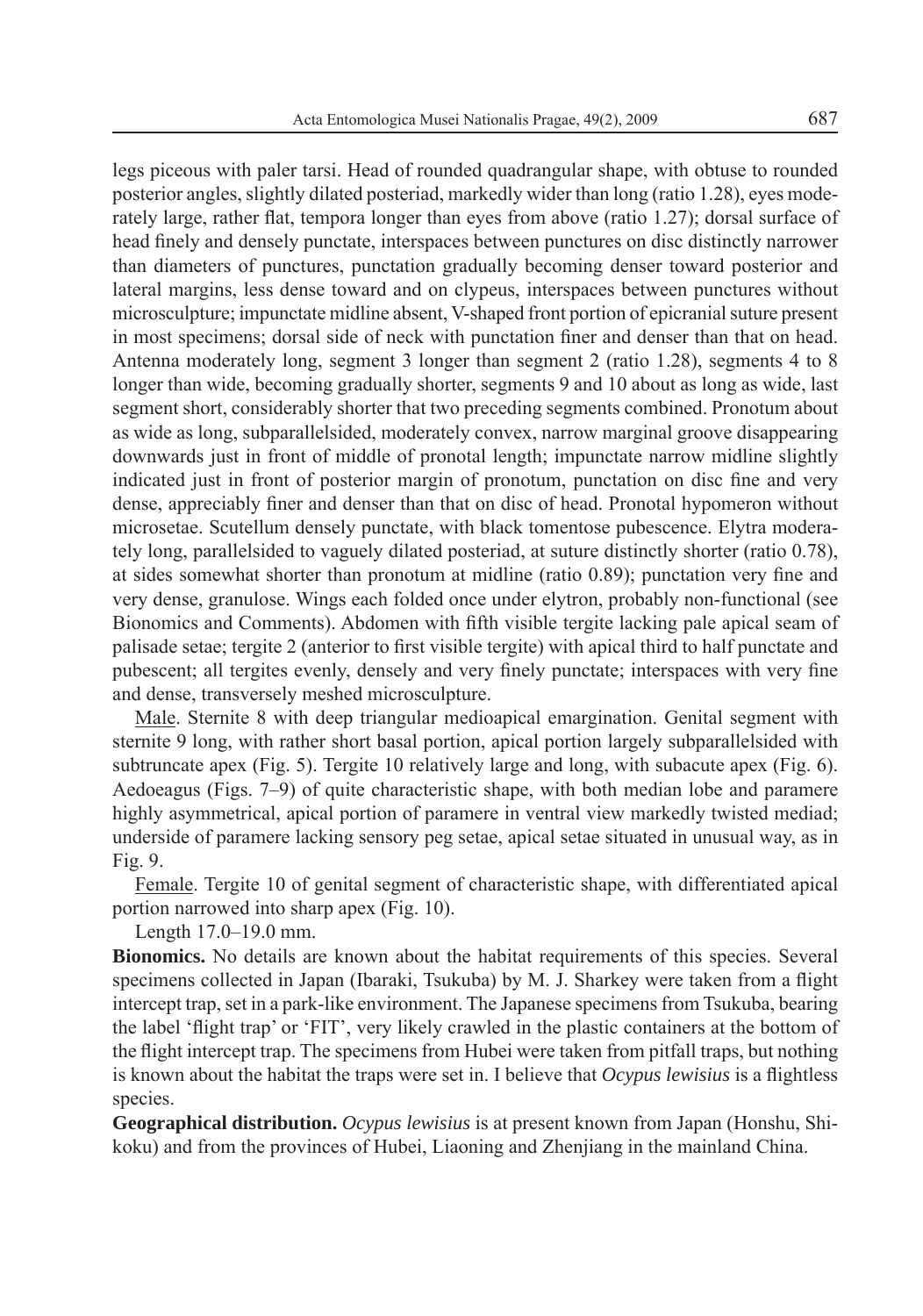**Recognition and comments.** *Ocypus lewisius* may only be confused with *O*. *densissimus*, but the shape of the aedoeagus distinguishes these two species instantly. In addition, *Ocypus densissimus* differs by the dark color of the appendages, longer elytra and by the presence of the pale apical seam of palisade setae on fifth visible abdominal tergite (see the description for details).

## *Ocypus* **(***Pseudocypus***)** *densissimus* **(Bernhauer, 1933)**

(Figs. 2, 11–16)

*densissimus* Bernhauer, 1933: 35 (*Staphylinus* ; subg. *Pseudocypus*); SMETANA & DAVIES (2000: 43) (*Ocypus*; subg. *Pseudocypus*); HERMAN (2001: 3373) (*Ocypus*; subg. *Pseudocypus*); SMETANA (2004: 677) (*Ocypus*; subg. *Pseudocypus*).

**Type locality.** People's Republic of China, 'Kiang-Si T'en-gan' (= Jiangxi: De'an).

**Type material.** HOLOTYPE:  $\varphi$ , 'Kiang-Si T'en-gan' / '320' / 'densissimus Brnh. Typ. Unic. [white]' / 'densissimus Pseudocypus Brnh. Typus unic.' / 'Chicago NMus M. Bernhauer Collection' (FMNH).

The holotype is in poor condition, both antennae are entirely missing, right tibia and tarsus, and left hind tarsus are also missing.

**Additional material examined: CHINA: SICHUAN:** 'W Szechuan, China Senkiangkou leg. Friedrich' / 'Wolung 2000 m Wassuland 7.-10. 1934',  $6 \text{ } \textcircled{3}$ ,  $4 \text{ } \textcircled{4}$  (ASC, NMW); 'W Szechuan, China Senkiangkou leg. Friedrich' / 'Lungai 2000 m Wassuland 7.-10. 1934', 1  $\beta$  (NMW); 'Nitou Tatsienlu Szechuan China Em. Reitter [= Kangding]', 1  $\beta$  (FMNH); 'W-Sichuan Aba Tibetian Aut. Pref., Weizhou Co., Qionglai Shan Wolong valley, 20km W Guanxian, 1110 m, 31.04.55N 103.26.38E, 14.VII.1999, leg. A. Pütz',  $1 \text{ } \textcircled$  (APC).

**Diagnosis.** A large species with very densely punctate head and pronotum, with pronotum lacking entire impunctate midline, with tergite 2 (anterior to first visible tergite) punctate and pubescent only along apical margin; with abdominal tergites 6 and 7 (fourth and fifth visible) without a patch of yellowish tomentose pubescence, with abdominal tergite  $7$  (fifth visible) with pale seam of palisade setae, and with characteristically shaped aedoeagus.

**Redescription.** In all character states similar to *O*. *lewisius*, but different by a few external characters, and by entirely different aedoeagus. Coloration of appendages darker, maxillary and labial palpi piceous with apices of last segments of both paler, antennae and legs black, front tarsi of latter indistinctly paler; head smaller, narrower (ratio width/length 1.20) and more rounded, V-shaped front portion of epicranial suture not apparent; elytra longer, at suture somewhat shorter (ratio 0.85), at sides about as long as pronotum at midline; abdominal tergite 2 (anteior to first visible tergite) punctate and pubescent only along apical margin, tergite 7 (fifth visible) with pale apical seam of palisade setae.

Male. Medioapical emargination of abdominal sternite 8 markedly narrower and less deep than that of *O*. *lewisius*. Genital segment with sternite 9 smaller, with apical portion rather oval in shape and with apex minutely emarginate (Fig. 11). Tergite 10 markedly shorter, with widely arcuate apex (Fig. 12). Aedoeagus (Figs. 13–15) of quite characteristic shape, with median lobe in ventral view highly asymmetrical, apex of median lobe on side close to paramere extended into slightly curved, slender process; paramere situated on median lobe markedly asymmetrically, quite narrow and elongate, dagger-like, with apex distinctly not reaching apex of slender process of median lobe; underside of paramere without sensory peg setae, with apical setae extremely small, minute, situated as in Fig. 15.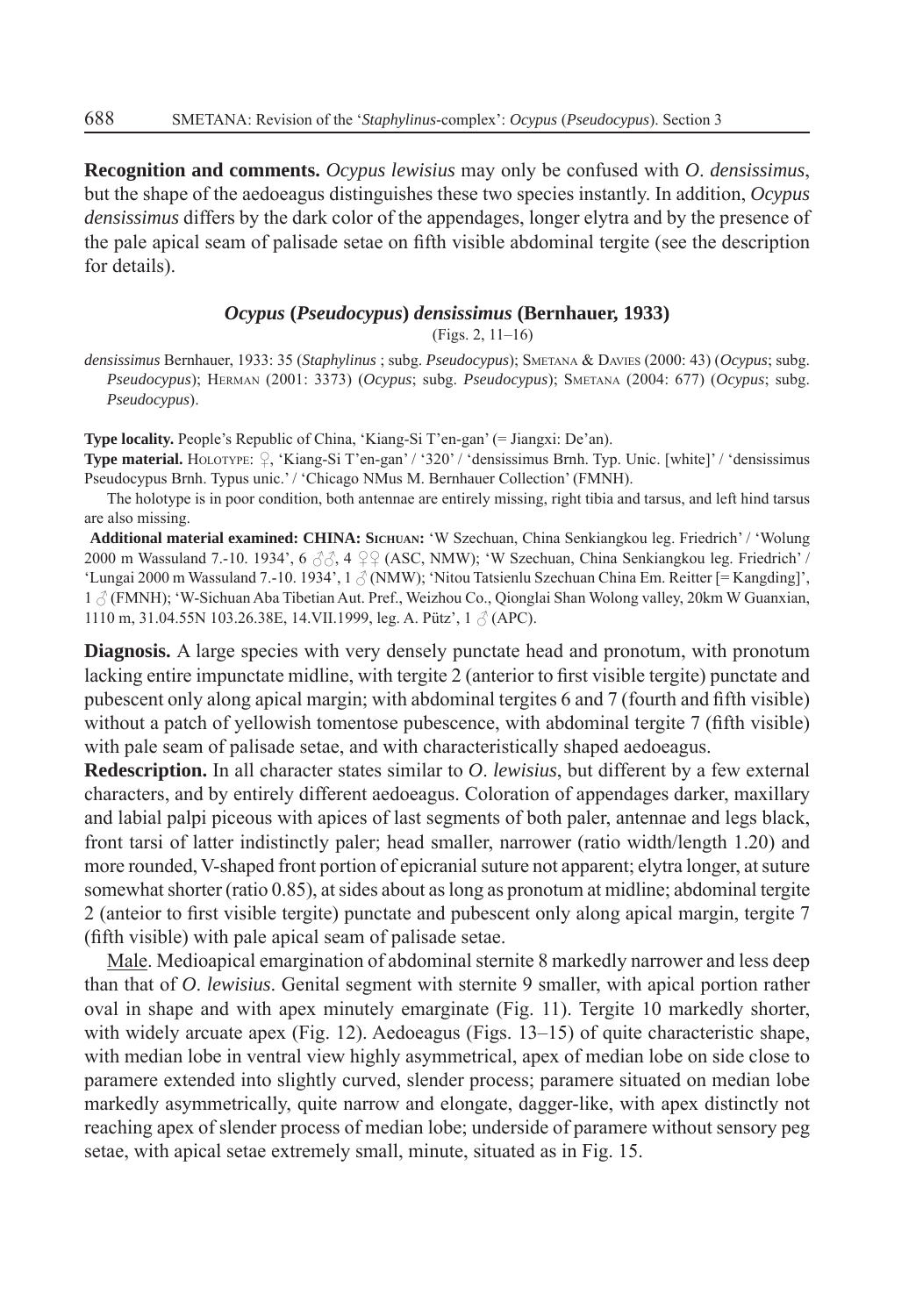

Figs. 11–16. *Ocypus densissimus* (Bernhauer, 1933). 11 – sternite 9 of male genital segment;12 – tergite 10 and styli of tergite 9 of male genital segment; 13 – aedoeagus, ventral view; 14 – underside of paramere;15 – apical portion of ventral side of paramere with apical setae; 16 – tergite 10 of female genital segment. Scales: 1 mm (short bar for Figure 15 only).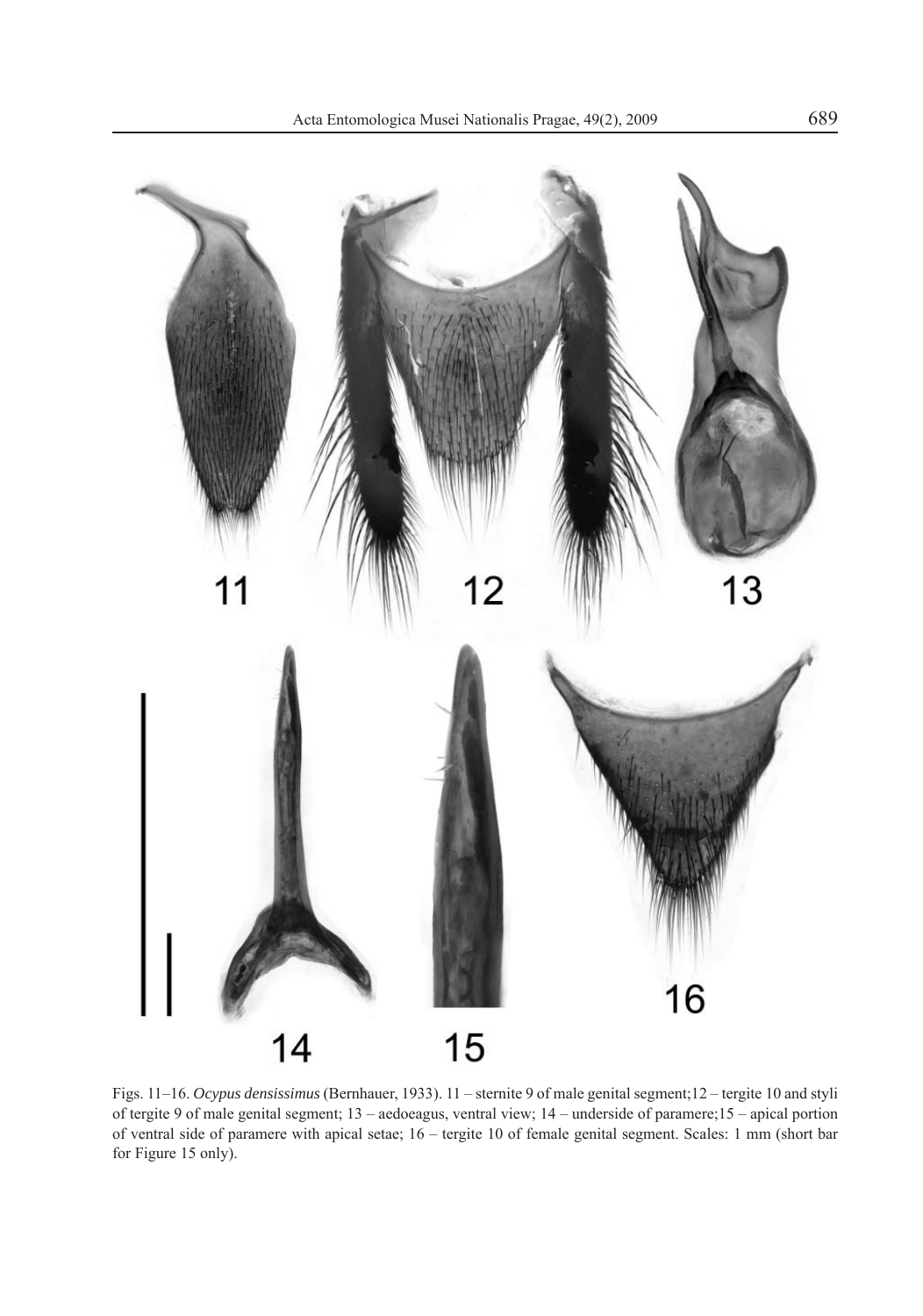

Figs. 17–22 *Ocypus jelineki* sp. nov. 17 – sternite 9 of male genital segment; 18 – tergite 10 and styli of tergite 9 of male genital segment; 19 – aedoeagus, ventral view; 20 – underside of paramere; 21 – apical portion of ventral side of paramere with apical setae; 22 – tergite 10 of female genital segment. Scales: 1 mm (short bar for Figure 21 only).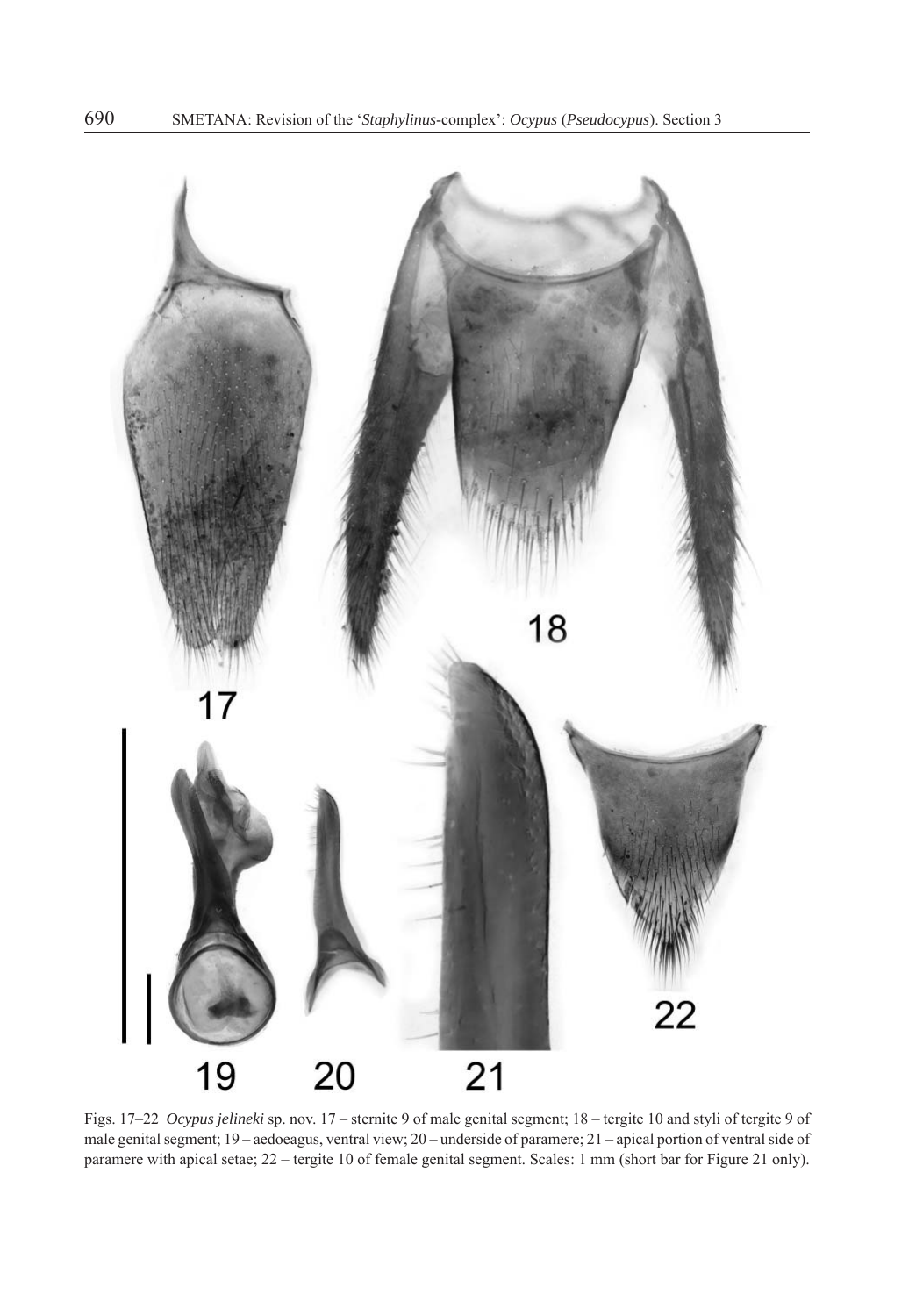Female. Tergite 10 of female genital segment wide, markedly, evenly narrowed toward narrowly arcuate apex (Fig. 16).

Length 16.0–18.0 mm.

**Bionomics.** Nothing is known about the habitat requirements of this species.

**Geographical distribution.** *Ocypus densissimus* is at present known from the provinces of Jiangxi and Sichuan of the mainland China.

The type locality 'Kiang-Si: T'en-gan' (various spellings Tengan, Te-an, De'an) is today De'an (29°20'N 115°46'E) in the province of Jiangxi.

**Recognition and comments.** *Ocypus densissimus* may only be confused with *O*. *lewisius*, but it differs by the entirely different, characteristically shaped aedoeagus, as well as by a few external characters as specified in the description.

Since the female holotype of this species is in poor condition (see above) I choose not to dissect it; the description and illustration of tergite 10 of the female genital segment is therefore that of a female collected subsequently.

## *Ocypus* **(***Pseudocypus***)** *jelineki* **sp. nov.**

(Figs. 3, 4, 17–22)

**Type locality.** People's Republic of China, West Henan, Funiu Shan, Baotianman, 33°5′N 111° 9′E.

**Type material.** HOLOTYPE:  $\beta$ , 'China, W Henan, 15.V.–2.VI. Funiu Shan, BAOTIANMAN pitfall traps, 33.5N 111.9E Jaroslav Turna leg. 2005' (NMW). ALLOTYPE:  $\Omega$ , same label data as in holotype (ASC). PARATYPES: **CHINA: HENAN:** same data as holotype, 36 spec. of both sexes (ASC, NMW). **HUBEI:** 'C-HUBEI, for. Park 15km SE Yichang, 30.7N 111.4E, 11.5.–4.6.2005, leg. J. Turna', 4  $\text{A}$  ∧ (ASC, NMW). **SHAANXI:** 'Shaanxi (Qinling Shan) Taibashan mt. Houzhenzi, 1500-2000m 33°52'N 107°44'E','IV–V.2000' or 'V.–VI. 2000, Plutenko', 53 spec. of both sexes (ASC, MSC); 'Foping Nat. Res., Panda area, 1600m, 33°45"N 107°48'E, 20.4.–11.5. 1999, leg. Sinaiev & Plutenko', 2  $\partial$  (ASC, MSC); '65km S Xi'an, 2200–2500m, 2.–10.VIII. 1998, P. F. Cavazzuti', 1  $\partial$  (ASC); 'near the headwaters (or defile) of Riv. Feng-He, SW of Chang'an Xian, 1900m, 9.V.1993, Y. Imura leg.', 6  $\partial \partial$  (ASC, YSC); 'near the headwaters of Riv. Laoyu-He, SW of Hu Xian, 2000m, 11.V.1993, Y. Imura leg.', 3  $\partial \partial$  (ASC, YSC); 'Defile of Riv. Layou-He, SW of Hu-Xian, 1300-1500m, 11. May 1993, Y. Imura leg.',  $1 \land (YSC)$ .

**Diagnosis.** A moderately sized to large species with very densely punctate head and pronotum, with pronotum lacking entire impunctate midline, with tergite 2 (anterior to first visible tergite) entirely punctate and pubescent, with abdominal tergites  $6$  and  $7$  (fourth and fifth visible) almost always with a patch of yellowish tomentose pubescence, with abdominal tergite 7 (fifth visible) without pale seam of palisade setae, and with characteristically shaped aedoeagus.

**Description.** Black, moderately shiny; elytra usually more or less paler, dark brownish to piceous brown; maxillary and labial palpi testaceobrunneous to brunneous, antennae piceous; legs piceous with slightly paler front tarsi; pubescence of dorsal side of body dark brown to brownish-piceous, with intermixed paler hairs on humeral area of each elytron and on abdomen, and with yellowish hairs on temporal area of head in some specimens (see Comments), visible tergites 1 to 3 in middle with a pair of small patches of black tomentose pubescence, bordered by some pale brownish hairs, visible abdominal tergites 4 and 5 each with a patch of golden-yellowish, usually not dense, tomentose pubescence, patch on fifth visible tergite usually smaller and entirely missing in some specimens, rarely both patches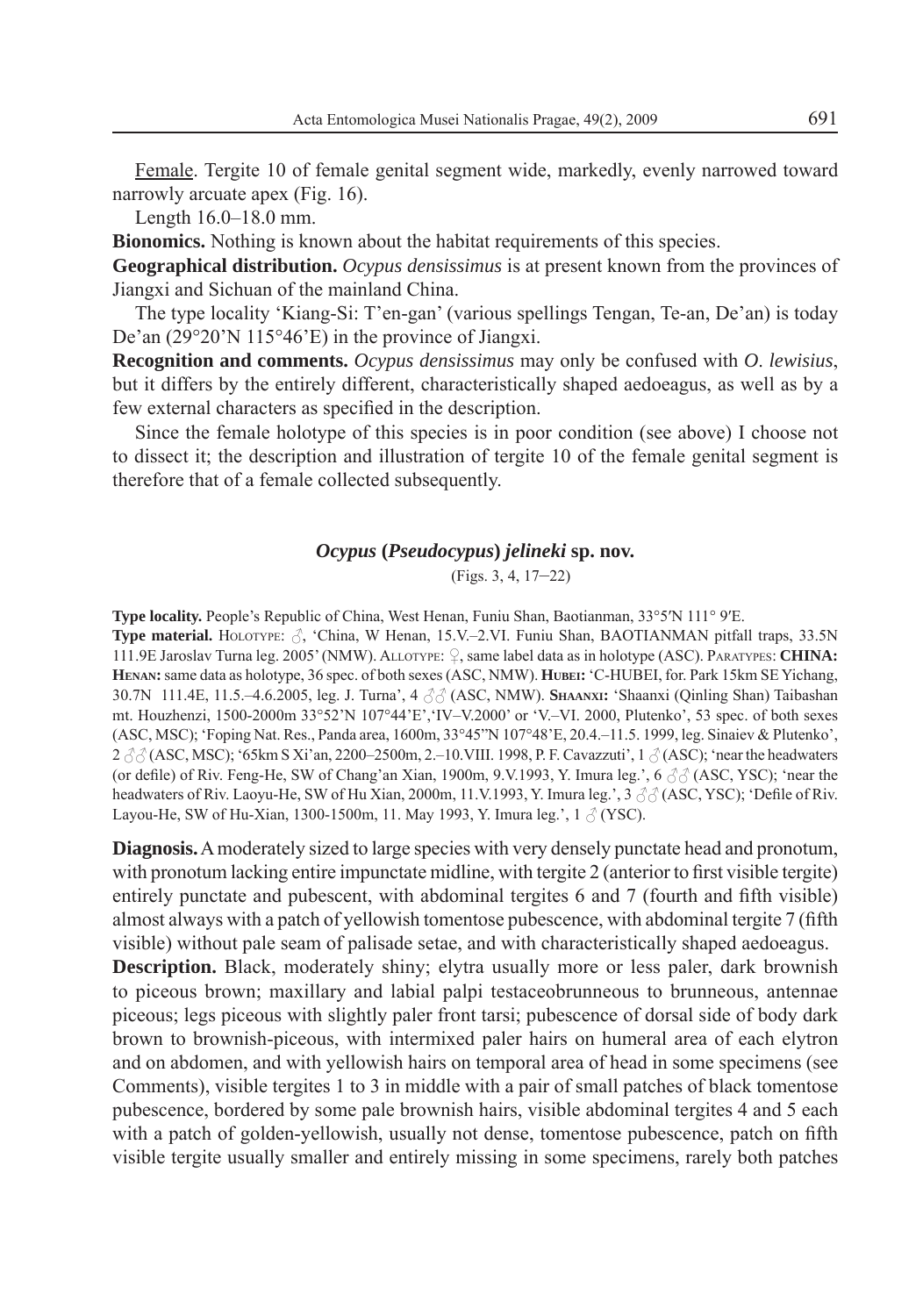of golden-yellowish tomentose pubescence absent. Head of rounded quadrangular shape, with obtuse to rounded posterior angles, usually vaguely dilated posteriad, wider than long (ratio 1.22), eyes moderately large, rather flat, tempora longer than eyes from above (ratio 1.80); dorsal surface of head finely and densely punctate, interspaces between punctures on disc distinctly narrower than diameters of punctures, punctation gradually becoming denser toward posterior and lateral margins, less dense toward and on clypeus, interspaces between punctures without microsculpture; impunctate midline absent, V-shaped front portion of epicranial suture present in most specimens; dorsal side of neck with punctation finer and denser than that on head. Antenna moderately long, segment 3 longer than segment 2 (ratio 1.25), segments 4 to 8 slightly longer than wide, becoming gradually shorter, segments 9 and 10 about as long as wide, last segment short, considerably shorter that two preceding segments combined. Pronotum slightly longer than wide, subparallelsided or slightly narrowed posteriad, moderately convex, narrow marginal groove disappearing downwards just in front of middle of pronotal length; impunctate narrow midline usually apparent on posterior third of pronotal length, or only in front of posterior margin of pronotum; punctation on disc fine and very dense, appreciably finer and denser than that on disc of head. Pronotal hypomeron without microsetae. Scutellum densely punctate and dark brownish pubescent, with patch of black tomentose pubescence at apex. Elytra rather short, parallelsided to vaguely dilated posteriad, at suture distinctly shorter (ratio 0.68), at sides somewhat shorter than pronotum at midline (ratio  $0.82$ ); punctation very fine and very dense, granulose. Wings each reduced to short, nonfunctional stump. Abdomen with fifth visible tergite lacking pale apical seam of palisade setae; tergite 2 (anterior to first visible tergite) entirely punctate and pubescent; all tergites evenly, densely and very finely punctate; interspaces with very fine, dense, transversely meshed microsculpture.

Male. Sternite 8 with moderately wide and deep triangular medioapical emargination. Genital segment with sternite 9 with very narrow basal portion, apical portion gradually narrowed toward minutely emarginate apex (Fig. 17). Tergite 10 moderately wide, with narrowly arcuate apex (Fig. 18). Aedoeagus (Figs. 19–21) of quite characteristic shape; median lobe in ventral view highly asymmetrical, with right portion conspicuously dilated and extended at side close to paramere into short, narrow apical portion with narrowly arcuate apex; apical half of paramere in ventral view markedly turned and twisted laterad, with subtruncate apex; underside of paramere lacking sensory peg setae, apical setae minute, situated as in Fig. 21.

Female. Tergite 10 of genital segment relatively narrow, apical portion gradually, evenly narrowed toward acute apex (Fig. 22).

Length 17.0–19.0 mm.

**Etymology.** The species is named in honor of the outstanding coleopterist and my dear friend, Dr. Josef Jelínek, Praha, in fond memories of several joint collecting trips, particularly the one undertaken in 1964 to southern Hungary together with Dr. Ivan Löbl, Genève, Switzerland, a trip that was outstanding and memorable in many aspects.

**Bionomics.** Very little is known about the habitat requirements of this species. Most specimens were taken from pitfall traps, but nothing is known about the habitats the traps were set in, except that most were operating at elevations between 1300–2000 m. A few specimens (from Hubei) bear the habitat note 'for. park' (assuming that it means forest park).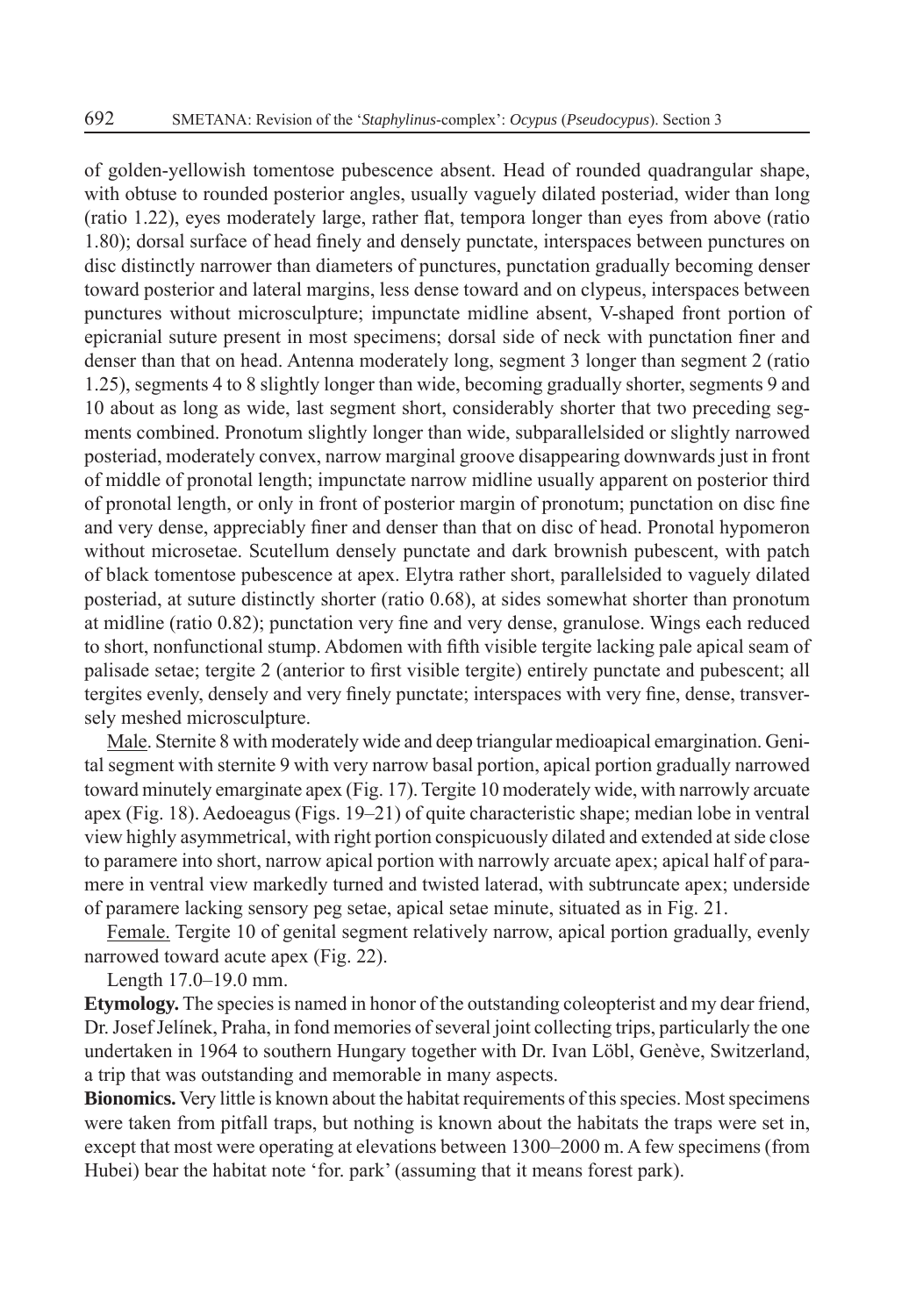**Geographical distribution.** *Ocypus jelineki* sp. nov. is at present known from Henan, Hubei and Shaanxi.

**Recognition and comments.** *Ocypus jelineki* sp. nov. may be distinguished from the two remaining species of the *lewisius*-lineage instantly by the entirely punctate and pubescent abdominal tergite 2, and by the characteristic shape of the aedoeagus. The pubescence of the abdominal tergites shows some variability, the patches of black tomentose pubescence on visible tergites 1 to 3 vary in size and are absent in some specimens and so does also the number of pale brownish hairs surrounding them; the number of intermixed paler hairs in general abdominal pubescence varies to such extent that the paler hairs may be dominant in some specimens that at the same time often lack one or both patches of golden-yellowish tomentose pubescence on visible tergites 4 and 5, and bear pale, yellowish hairs on temporal area of the head (specimens from Shaanxi). Due to the character of the pubescence, the specimens of the Shaanxi population seem to be specifically different. However, both the male and female sexual characters are identical to those of the specimens from Henan and Hubei; the Shaanxi specimens are therefore not considered to represent a different taxon.

## **Acknowledgments**

I thank all colleagues, who supported my work by kindly putting the material in their care at my disposition. Their names are included under 'Type material' or 'Additional material examined'. The specimens of the original series of *Staphylinus lewisius* Sharp, and of the holotype of *Staphylinus densissimus* Bernhauer were studied during my stay at The Natural History Museum, London, and at the Field Museum of Natural History, Chicago, respectively. I thank the staff members of these two institutions for their support during my stay there.

I thank Eduard Jendek, Ottawa, for producing the color habitus and additional photographs of body parts.

## **References**

- BERNHAUER M. 1933: Neuheiten der chinesischen Staphylinidenfauna. *Wiener Entomologische Zeitung* **50**: 25–48.
- BERNHAUER M. & SCHUBERT K. 1914: Staphylinidae IV. Pp. 289–408. In: SCHENKLING S. (ed.) 1910–1926: *Coleopterorum Catalogus. Volume 5.* Junk, Berlin, 988 pp.
- CAMERON M. 1930: New species of Staphylinidae from Japan. *Entomologist's Monthly Magazine* **66**: 181-185, 205–208.
- CAMERON M. 1949: New species and records of staphylinid beetles from Formosa, Japan, and South China. *Proceedings of the United States National Museum* **99**: 455–477.

HAYASHI Y. 1993: Studies on Asian Staphylinidae, I (Coleoptera, Staphylinidae). *Elytra* **21**: 281–301.

- HERMAN L. H. 2001: Catalog of the Staphylinidae (Insecta: Coleoptera). 1758 to the end of second millenium. VI.b Staphylinine group (part 3). Staphylininae: Staphylinini (Quediina, Staphylinina, Tanygnathinina, Xanthopygina), Xantholinini. Staphylinidae incertae sedis, fossils, Protactinae. *Bulletin of the American Museum of Natural History* **265**: i–v + 3021–3839.
- LEACH W. E. 1819: [New genera]. In: SAMOUELLE G.: *The entomologist's useful compendium, or an introduction to the knowledge of British insects, comprising the best means of obtaining and preserving them, and a description of the apparatus generally used; together with the genera of Linné, and the modern method of arranging the*